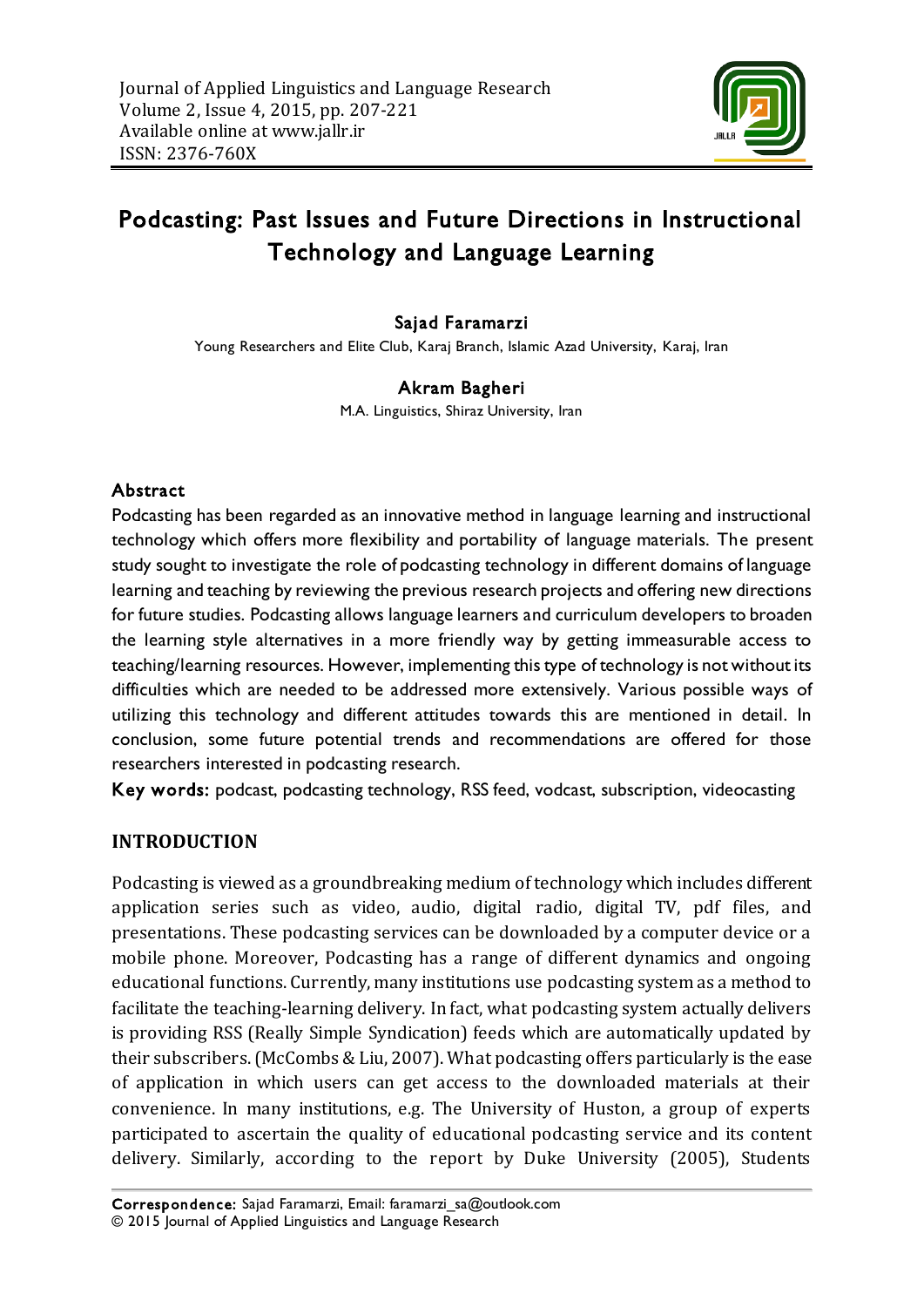welcomed the use of podcasts in the classrooms and the principals were looking for the ways to expand the program further. However, the podcasting system of educational delivery is not popular in many institutions because of a fallacy which restricts the use of this pioneering technology to possessing iPods and Mp3 devices. The use of podcasting technology has been significantly increased since its birth. There are many reason for this growth. Campbell (cited in Brown 2003) attributed this growth to factors such as; the popularity of the amount of internet activities, the improvement in the broadband technology, and the fast progression of devices like Mp3 players and iPods. Students can always involve in the process of learning as Lim (2005) referred to this attribute as learning 'on the go'. Deal (2007:p3) summarized the process of creating, updating, uploading and receiving podcasts as follows:

- 1. Podcast creator produces audio/video files.
- 2. Podcast creator generates the RSS feed files.
- 3. Podcast creator updates the RSS feed files.
- 4. Podcast creator uploads audio/video files and RSS feeds to a web server.
- 5. Podcast creator notifies audience of the location of RSS feeds.
- 6. Listener adds the location of the RSS feed to podcast aggregator software.
- 7. Podcast aggregator downloads the most recent episodes based on RSS feed.
- 8. Listener accesses podcast episodes.

In this article the researchers tried to specifically focus on three major domains of podcasting system: 1. the required materials 2. It's learning styles and habits and 3. Effective learning through podcasting. Therefore, in the first part of review section, the effect of podcasting on instructional technology has been extensively discussed by stating the most important and updated works in this domain. In the second part of research, the impact of podcasting has been particularly investigated on language learning. Diffe rent constructive issues are mentioned in this section. Furthermore, the third section is allotted to attitudes and opinions towards this technology. For the result section, some feasible directions and recommendations are offered.

## **Significance of the study**

Podcasting changes the study habits as many students no longer try to participate in traditional classes, but they prefer to get in touch with the course contents virtually (McCombs and Liu, 2007; Facer, Abdous, and Camarena, 2009). By implementing podcasting to classroom curriculum, a major sense of flexibility is enhanced as students will not miss any topic in case they dropped any session. Podcasting should be integrated with normal classroom activities as it is a great approach to promote collaborative learning styles. In fact podcasting makes education more portable. However, it does not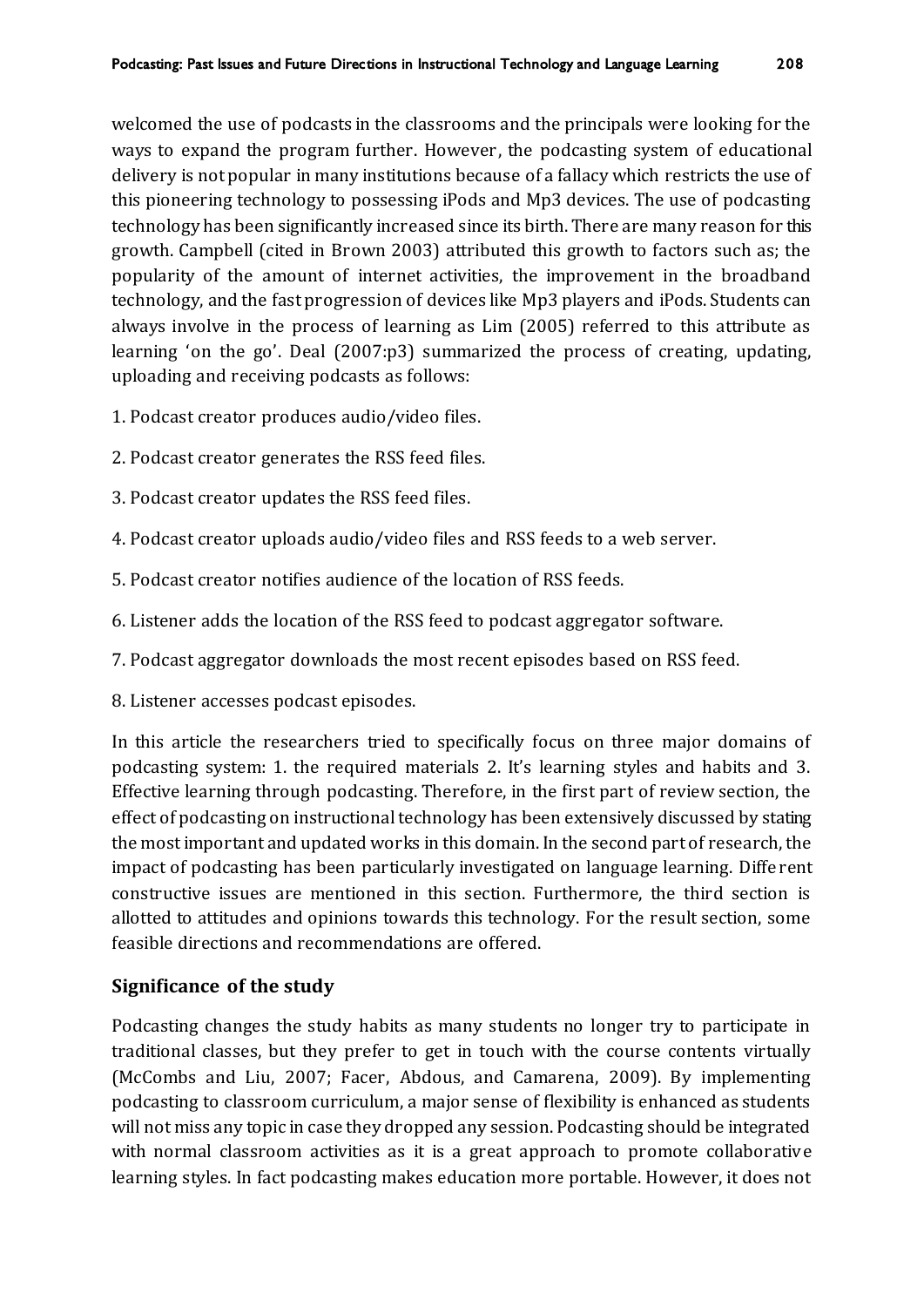mean that it can replace real classes, but it can act as a medium to compensate the classroom attendance. Students can use this technology as a supplement of the real classes in which they can refer to the materials at any time they want. It clearly does not encourages absenteeism (Muppala & Kong, 2007). Therefore, the supplementary function of podcasting should be more encouraged than the substitutional. However, it is also preferable to think of a creative function of podcasting in which students are involved too. This technology can also be used as a tool to recruit new students (James Tower Report, 2006). McGarr (2009) stated that podcasting can be a fruitful way of incorporating learning materials into technological bases because of three major factors. It enhances learning; it increases flexibility, and it increases accessibility. In spite of all the previous efforts in the field of podcasting research, most of these works have focused on the overall students' attitudes and feelings, and the amount of students' participation. Identifying the potential aspects of "teaching-based podcasting" can help language educators to understand its real core competency (Harris and Park, 2007). Thus it is necessary to review the previous studies in order to understand the current position of this method today.

### **Limitations with the use of podcasting technology**

The application of podcasting is not without its difficulties and downturns. As far as implementing podcasting requires downloading the materials from the internet, it requires sufficient internet connection speed. Whereas, mp3 format is the most prevalent file format, it cannot yield appropriate result for hearing impaired students. Likewise, many internet users try to do podcasting in an amateur way. As a result, the quality of speakers may not fulfill the requirements of the task. In an educational setting, professors who wish to deliver their works on podcasting should be trained about the technology requirements (EDUCAUSE Bulletin, 2005). The fact that students might not be familiar with using this technology is another problem in this area. Similarly, institutions, schools and universities should provide technical support for their users.

#### **PAST ISSUES**

#### **Different kinds of podcasting materials**

In many studies (e.g. McCombs & Liu, 2007; Friess, 2005; McGarr, 2009) different podcasting formats have been investigated. These types include the discrete podcast (audio-only), enhanced podcast (audio plus pictures), and video podcasts (vodcast). In a study by McCombs and Liu (2007), students viewed podcasting materials on their iPod and Mp3 players by 33 percent and on their computer devices by 67 percent. However, most of the students used it for less than 5 hours per week. Most of these students (around 34%) used podcasting in the duration of 40 minute commute between home and school. Vodcast were the most popular in the above-mentioned study but this format of podcasting is time consuming as it needs a lot of time for encoding, editing, and uploading materials. One of the challenges for the students in McCombs and Liu's study (2007) was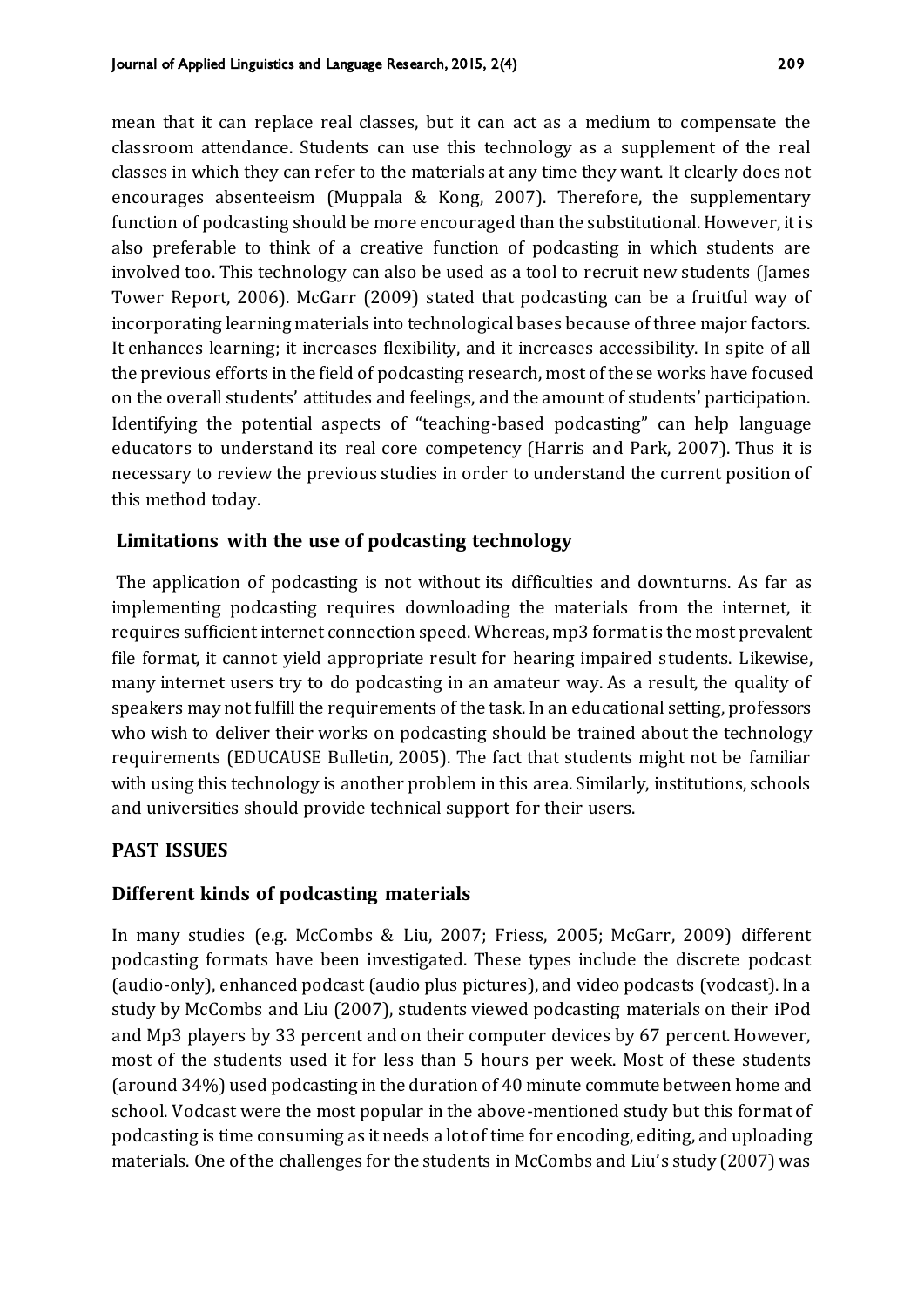to find the best resources. Language educators are responsible to provide the best possible resources for the students to guarantee the quality of education. In a different report, Friess (2005) compared podcasting with video casting or vodcasting by discussing major complications related to videocasting like video recording capacities and whether adding video to the program will change the educational quality.

McGarr (2009) found that podcasting technology can be implemented in academic situations in three different ways: substitutional, supplementary and creative uses. Substitutional use of podcasting offers learners to review the recorded lectures in order to get a better insight of what has actually been stated in the classroom. On the other hand, supplementary use of podcasting offers providing complimentary materials to broaden students' understanding. However, the creative use is related to those podcasting services generated by students.

Berry (2006) attributed podcasting with "its portability, its intimacy and its accessibility." As the podcasting service clearly suggests the portability of this kind of technology, many people might think that the only viable devices are mp3 players or iPods. According to a report (Podcasting to hit critical mass in 2010, 2005), many people used their computers instead of their portable devices. It clearly emphasizes the point that podcasting is not restricted to special devices and rejects the fallacy of being highly equipped in this technology.

## **The effect of Podcasting on Instructional Technology**

Podcasting can offer excellent support for educational and academic purposes. According to Hargis and Wilson (2005): "podcasting can promise a unique approach to improving foundational pedagogical approaches to information processing and conceptual learning" (page 6). Blaisdell (2006) discussed different conditions of podcasting in educational environment. Like many other articles, the study emphasized the significance of training students before introducing this technology to the instructional system. There are many challenges in this way e.g. language teachers and practitioners should make sure that all students are involved in the program and they have access to internet facilities. The students should be clear about how to use this technology too. Therefore, it is necessary to familiarize students and professors with this technology before implementing it.

The use of podcasting has also been investigated in K-12 setting (Swan and Hofer 2009). It is particularly important to evaluate the quality of each podcasting service in order to ascertain whether it matches the classroom setting and its activities. In another study, Brown (2006) predominantly focused on different applications of podcasting technology in higher education. He interestingly mentioned several reasons for using podcasting and offered fruitful solutions to the problems in this area. Because of the great advantages of podcasting in higher education like its portability and flexibility, many universities like university of California at Berkely incorporated the podcasting procedure to their medium of instruction. As mentioned in Brown (2006), in order to develop podcasting as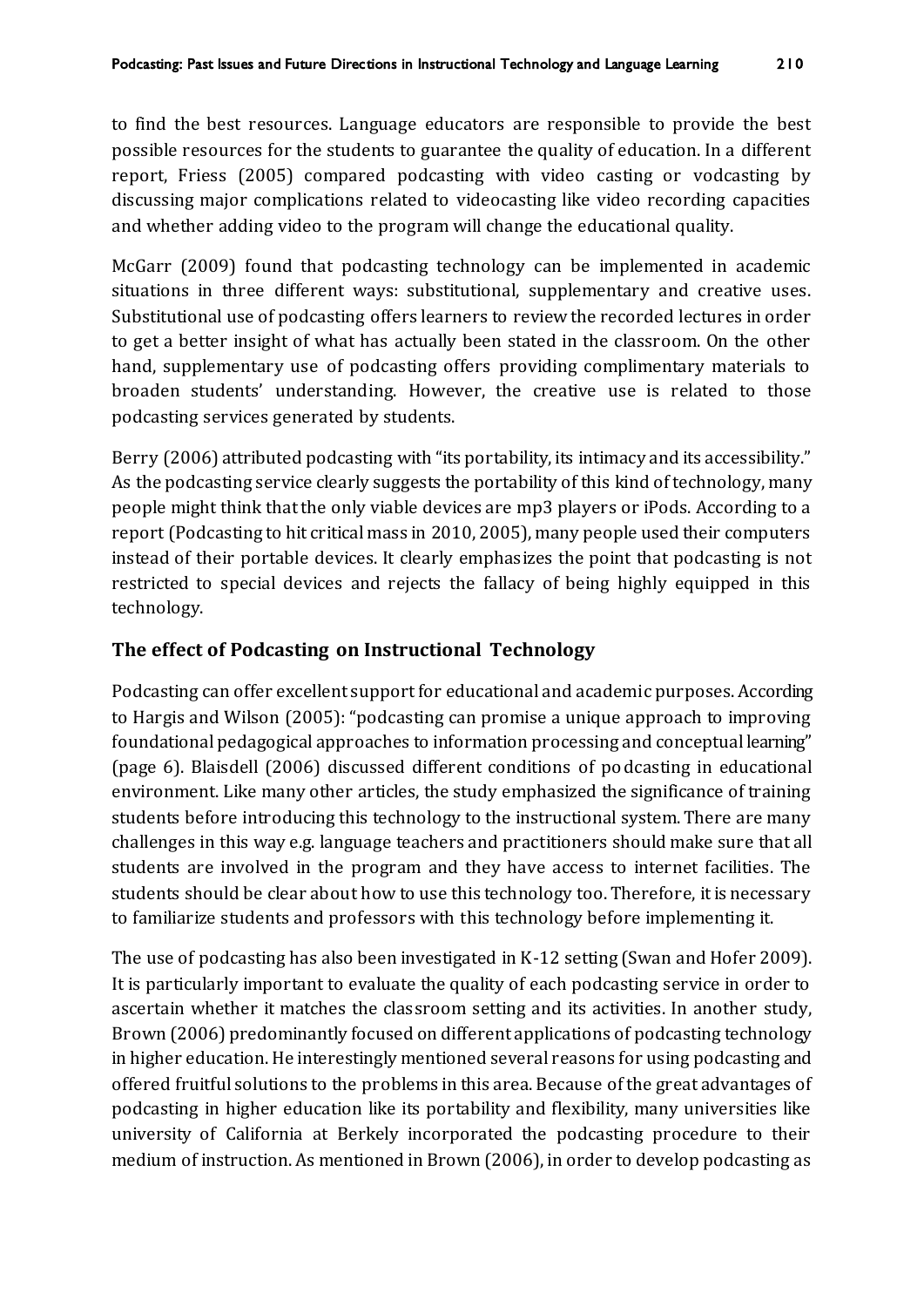a medium of technology enhanced education in both universities and schools, several issues like controlling the quality, providing technical support for the users and delivering necessary training to the users must be taken into account.

Obviously creating and accessing podcasts is not an easy job for language developers and curriculum designers. Copestake (2006) provided useful information for creating and broadcasting podcasts. It includes valuable information for those who are fresh to this technology.

Podcasting expertise is not just about receiving classroom lectures via downloading. In a perfect example, Texas A & M International University (2007) incorporated podcasting to deliver news and information for students and alumni, and to provide information on the required softwares to use podcasting.

The issue of spending time over podcasting technology is of great importance. As Friess (2006a and 2006b) discussed different influencing factors on the success of podcasting technology in higher education, it is mentioned that time and effort should be allotted to maintain the quality of podcasting service. Likewise, the future of this innovative method is predicted to be bright and optimistic that many future talents can be discovered through podcasting in higher education.

Further useful information can be found in Read (2007), in which he offers some guidelines and solutions on how to implement podcasting in educational milieus. First and foremost, the technology should be easy to use. As long as every innovative method can sound threatening for the learners, the starting point of any podcasting service should not be complicated. It is however, necessary to investigate students' opinions about the system by continuously monitoring the shared materials.

Podcasting technology can be pedagogically advantageous for non-native students who may not be able to follow the pace of in-class lectures i.e. they have a great chance of getting the podcasting materials in order to obviate the potential problems related to the inability in comprehending the instructional materials inside the class (Muppala and Kong, 2007). In this regard, it is also argued that podcasting can reduce the level of anxiety (Chan and Lee 2005). William and Fardon (2007) carried out a research on Australian university students in order to investigate how students respond to the podcasting materials. Through a survey, it was revealed that 71% of students used it to review the classroom materials. However, 47% of participants stated that they used the podcasting service because of interference between their classes and 43% mentioned the family problems as the main reason for using this technology.

#### **The effect of Podcasting on language learning**

Numerous researchers (e.g., Abdous, Camarena, & Facer, 2009; Abdous, Facer, & Yen 2012; Allan, 2007; Chan, Chen, & Dopel, 2011; Chester, Buntine, Hammond, & Atkinson, 2011; Chan, Chi, Chin, & Lin, 2011; Chi & Chan, 2011; O'Bryan & Hegelheimer, 2007;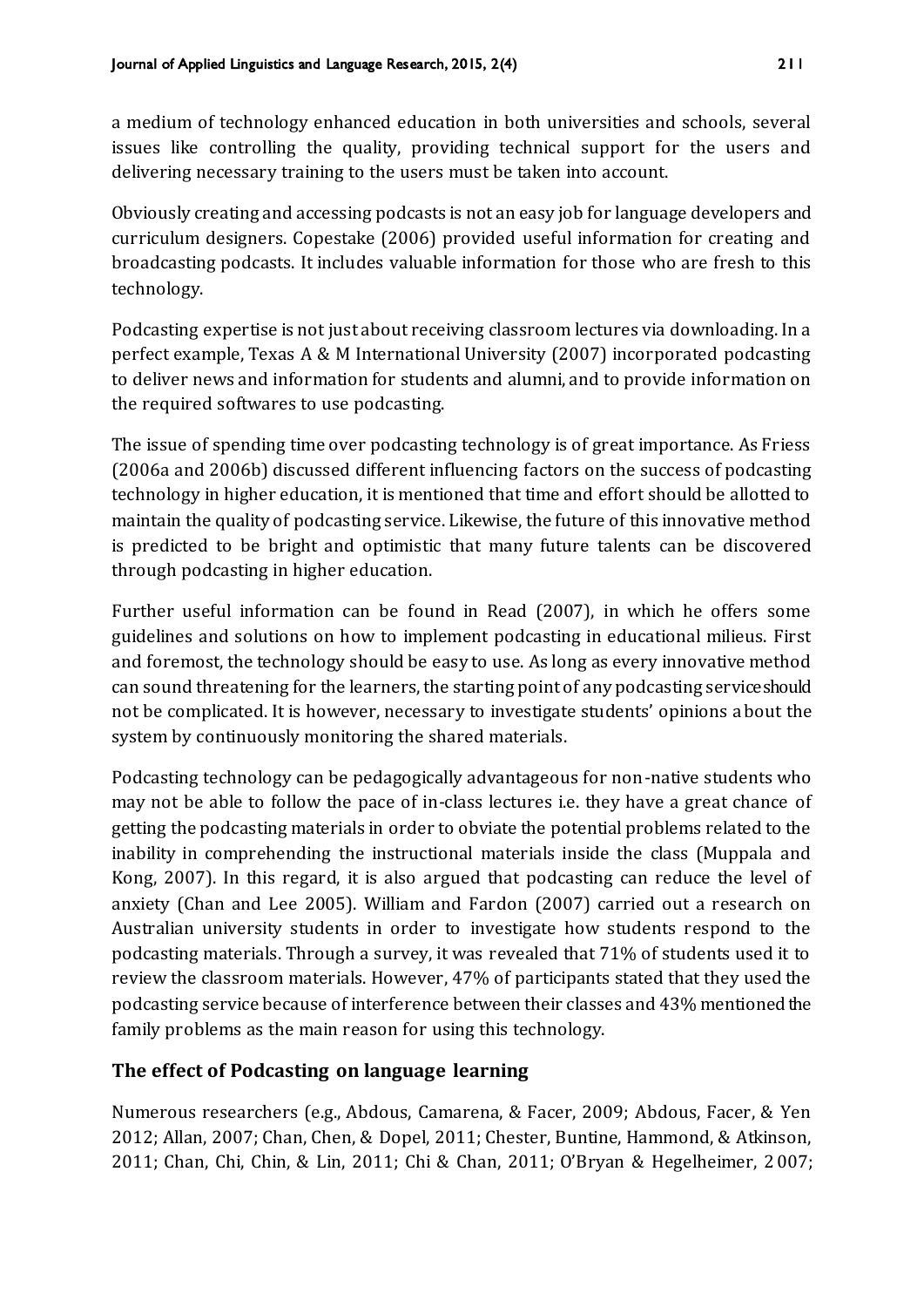Lazzari, 2009) have studied the effects of podcasting on different aspects of language learning.

Abdous et al. (2009) examined the use of podcasting in second language classes as a supplementary tool to aid education. Students responded positively to incorporation of this technology to the curriculum and the results showed that by adding this service to instruction, students would have a chance to get the benefit of reviewing the classroom materials more. According to this study, podcasting has superior potentials if it is not considered merely as a reviewing device. Most of the students were positive that podcasting makes the course materials easier and more comprehensible. Moreover, the same participants mentioned that podcasting is a useful tool to get feedback from the teacher in order to complete the classroom assignments. The integrated versus supplemental use of podcasting has also been investigated by Abdous et al. (2012). The results comparing the two usage of podcasting were inadequate.

The practice of podcasting technology has also been used to develop vocabulary learning and improving memorization. In a study by Allan (2007), students extensively used the provided materials on their personal computers. The results of this study demonstrates that without proper guidance and encouragements of teachers, students remain to be lethargic towards using podcasting. The frequency of broadcasting materials is of prime importance as well.

Facer et al. (2009) found that incorporating podcasting technology into classroom milieu will result in improvement in all language skills as well as comprehension of vocabulary and grammar rules.

Podcasting can also help organizing the language materials in different educational contexts. Interestingly in O'Bryan, and Hegelheimer (2007) it is revealed that incorporating podcasting to the classroom instruction can have positive pedagogical results in a way that students can have access to the previous materials and their summaries as well as the outline of next class presentations.

The effect of podcasting as a medium of self-study practice, as a medium for test construction and as an integrated part of classroom activities has also been measured through experimental studies. In spite of positive responses from students, more research is needed to determine the educational value of this technology. (Hegelheimer, and O'Bryan, 2009). Likewise, a study by Lin, and Chen (2012) revealed that by sending podcasting materials to students' devices including their smartphones, listening abilities, the level of vocabulary and grammar knowledge have improved considerably. The result of this study was confirmed by post-test results after starting the experiment. However in a different experiment, Palalas (2009) revealed that implementing podcasting skill will result in rote memorization of vocabulary. In this work, despite positive feedbacks from students, little amount of peer connection was observed between participants. Palalas (2011) also found significant progress in listening ability of language learners using iPod Touch programs. In spite of this advantage, internet connection and the cost of devices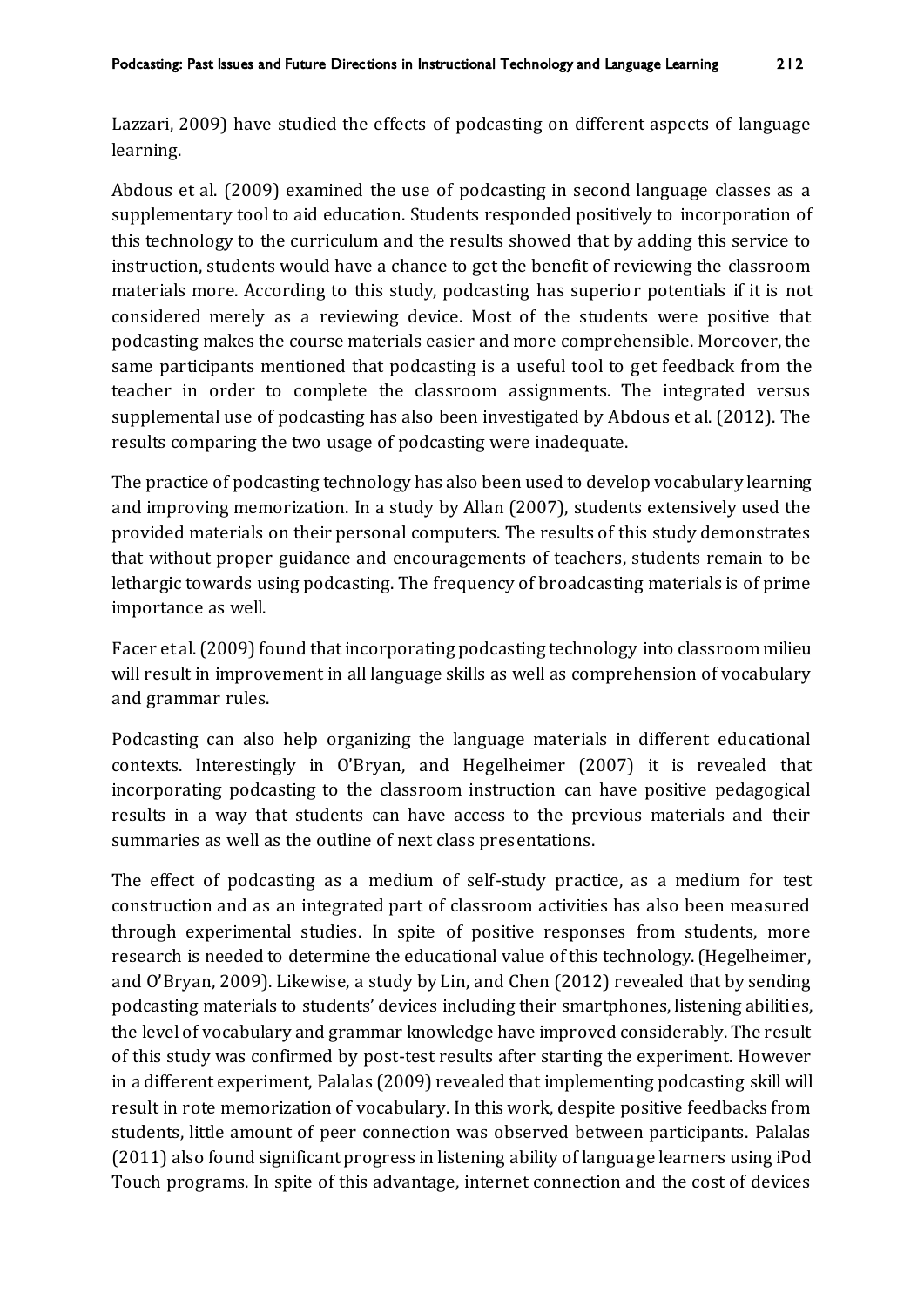were regarded as the inhibiting factors. However, podcasting technology needs time to reveal its educational identity. Ducate and Lomicka (2009a) revealed that despite students' positive feelings towards podcasting but the "16-week long treatment" was probably not enough to improve the pronunciation level of students.

In another research, Perez, Vigil, Níkleva, Jimenez Jimenez, Lopez-Mezquita Molina, Del Pino Morales, and Sanchidrian Rodriguez (2011) conducted a study to investigate the adequacy of podcasting technique on listening comprehension proficiency and its greater impact when it is associated with Blogging. The results revealed that most of the participants were involved in cooperative online interaction. They also demonstrated satisfaction concerning the program. Dale (2007) underscored several strategies for podcasting to support language learning:

- 1. Engage the listeners by providing examples, photos and video materials. These features will enable learners to reflect on the podcasting materials.
- 2. Introduce it gradually to the learners. It might take some time to understand all potential areas of podcasting.
- 3. Use chapters to help learners understand different parts of the website.
- 4. Provide high quality audio and video materials.
- 5. Be cautious about the copyright
- 6. Provide technical supports to students who might have some problems using the podcast.

Likewise, Griffin, Mitchell, and Thompson (2009) showed that Synchronous use of podcasting with photo slide presentation and video files can yield far better results comparing to asynchronous use. Podcasting should not foster inactivity and it should not lead students to be passive. (Garrison and Akyol, 2009; Scutter, Stupans, Sawyer, and King, 2010). It is necessary to monitor students in order to see the podcasting effect on the amount of interaction. Educational-based podcasting undoubtedly maximize the amount of student-teacher interaction (Harris and Park 2008). In an interesting comparative study, McKinney, Dyck, and Luber (2009) found that students received podcasting service scored much higher comparing to those in a traditional class. It should not however, substituted for the real classes. Students can benefit from the real lectures and they can refer to the lectures at any time they like. Also, Fernandez, Simo, and Sallan (2009) stated that podcasting should be considered as a complimentary tool not a substitutional one. Additionally, it should maximize the amount of interaction between the teacher and the students, as well as among the students.

#### **Learners' attitudes and perceptions towards podcasting**

Learners' attitudes and opinions towards podcasting were mainly positive in which students believed that this equipment can be constructive and supportive if it mingles judiciously into language learning environment. (Martin and Beckmann, 2011; O'Bryan, and Hegelheimer, 2007). Analyzing students' knowledge about podcasting and their attitudes and opinions are of paramount significance. In many cases (e.g. McCombs and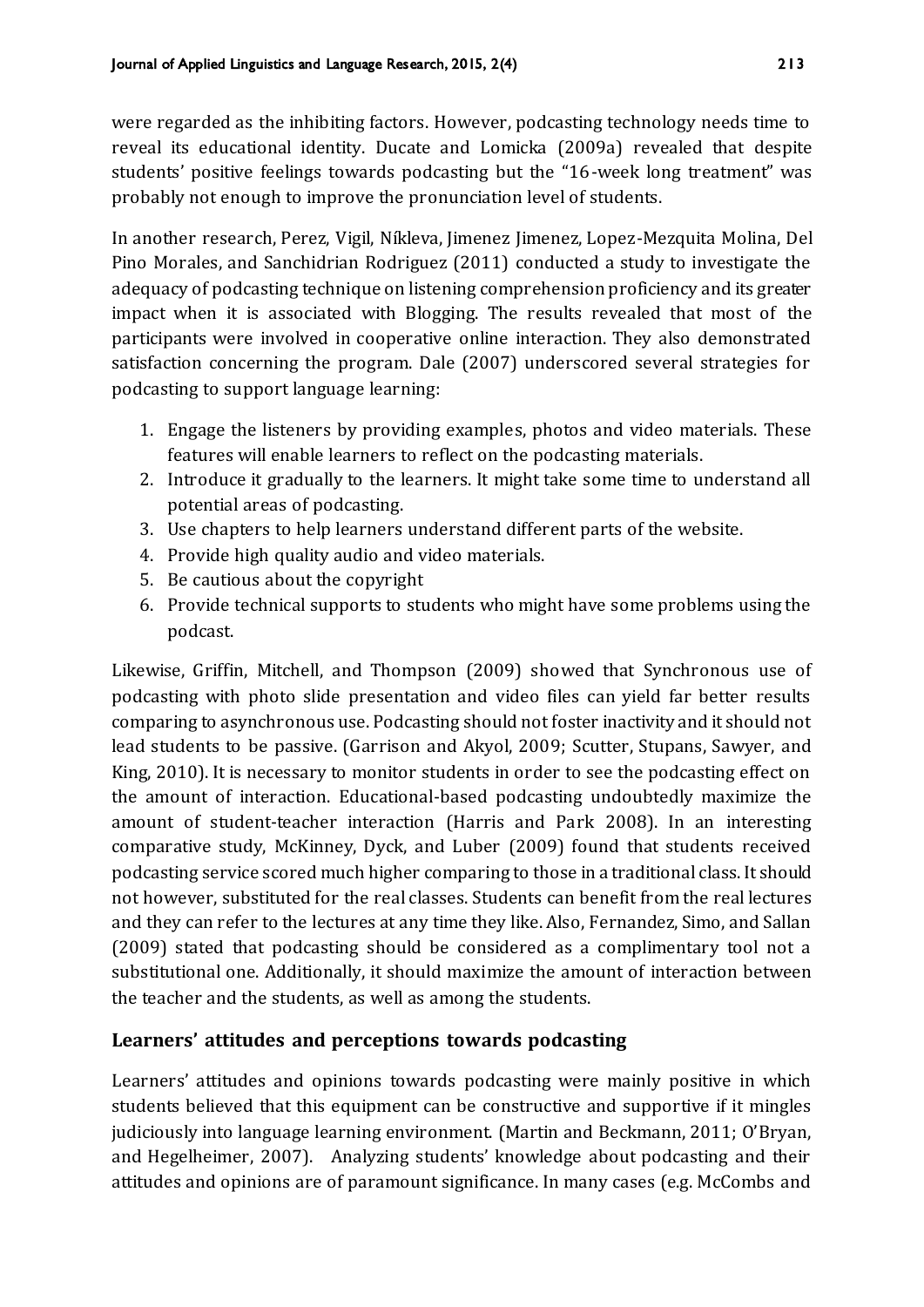Liu, 2007), it assures the quality of course content which is presented in the curriculum design. Furthermore, a successful use of podcast has revealed itself as a result of receiving constructive feedback from students. Most of the students responded positively towards integrating podcasting materials into course contents. As long as students use their portable electronic devices for listening to music and playing games every day, the same kind of strategy i.e. using podcasting method can be applied in order to motivate them to study and engage in a communicative and interactive teaching learning experience.

Chester et al. (2011) found that podcast users were reported to have a higher level of academic self-efficacy compared to non-users. By conducting a survey, they measured students' attitudes towards using podcasting service and they found some interesting reasons which students have provided on open-ended questionnaire. Those who used podcasting stated that it can help them revise for their exams, and revisit the complex materials. Additionally, it is really beneficial to compensate the classroom absence as they can recapture the materials at any time. However, non-users have also provided some reasons for not using the technology. For the main reason, they preferred face -to-face lectures to a virtual classroom. Furthermore, some of the participants casted doubt on how to use the files. Even some said that nobody has told them about the exiting files. It clearly highlights the significance of educating and training students on how to implement the podcasting technology. Moreover, the case study by Monk, Ozawa, and Thomas (2006) on Japanese students regarding the use of iPods in English language education confirms the fact that without training, students were remained oblivious to the educational purpose of podcasting.

In one study, it was made clear that the availability of podcasting technology is not enough to ascertain its educational benefits. Carefully selected materials should be included within a comprehensive plan in order to expect the desired purposes (Murphy-Judy, 2011).The amount of participation was also outstanding. As a result, 70% of Students were reported to use podcasting during and after the semester. In a similar study by Chan et al. (2011a), podcasting proved to be really useful for students learning German language. Students found this innovation convenient for language learning in general and test preparation in particular. Also, Mp3 devices were not considered to be the sole device for using the technology for example in Chan et al. (2011a), 70% of students received the materials from their personal computers rather than Mp3 devices. Equally in another study by Ducate and Lomicka (2009b), students were positive and satisfied with podcast-embedded education. In this query, almost all of the students received the podcasting materials on their Pcs. Therefore, it is a fallacy that using podcast has been restricted to particular devices like MP3s and iPods.

In a further study, Chan et al. (2011b), investigated students' attitudes towards podcasting. Two groups of Korean and Chinese L2 learners were selected. Different statistically significant results were found from two groups which can be attributed to different factors. The differences between the two groups were mainly because of: "1. Differences in the podcast objectives and learning motivation; 2. Relevance of podcast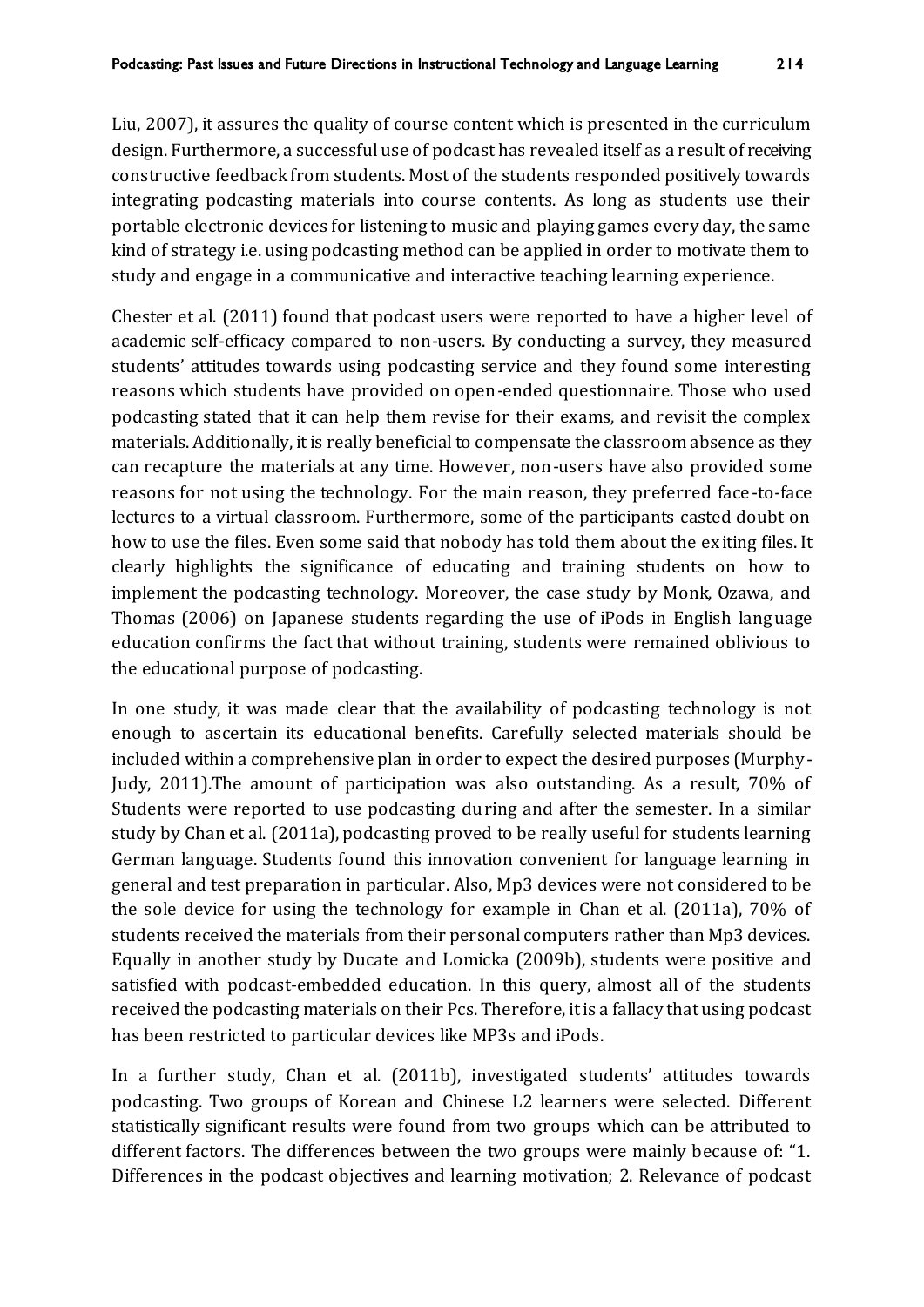design and topics; 3. Teacher encouragement; and 4. the experience of mobile learning." (p. 327). In addition, it is necessary to match students' needs and expectations with length and frequency of podcasting materials.

The use of podcasting technology also enhances students' engagement in both language and culture-based tasks by stimulating collaborative activities in which students have a limitless access to their required information (Summerfield, 2011).

Troubleshooting is another facet for this technological innovation. Students can concentrate on the problematic areas by repeating the episodes. For instance, Muppala and Kong (2007) analyzed students' responses to the integration of podcasting to language learning program. The amount of participation were satisfactory as 70% of students used the downloading materials. Most students particularly focused on those parts of the lecture in which they had problems with. This clearly shows that the technology can be considered as a great troubleshooting stratagem. As far as in this study students had the problem of matching the lecture sections with the related slides, some of them prefer to use the synchronous audio and slide show which undoubtedly, can be implemented only on computers. Podcasting can help students to read the materials again especially before the exams. As a result they become confident that if they ever encounter a problem, they can refer to their downloaded podcasts again. Therefore, the judicious use of podcasting expertise can offer valuable support for students with learning problems.

Some researchers (e.g., Baird and Fisher, 2006; Hargis and Wilson, 2005) claimed that this technology can help students to reflect on the language learning process. This can significantly result in monitoring the progress of the language learning process.

The online milieu has always been regarded as a major challenge for language teachers and educators as it creates a gap between learners involved in the learning experiment, the teacher and the rest of the class. Bolliger, Supanakan, and Boggs (2010) used three types of podcasting i.e. audio-only, with a still image, and video podcasting. They argue that podcasting is a great technique to minimize the distance between learners, teachers and the peers. As a result, students became motivated to pursue the language class.

In a different study, Lawlor and Donnelly (2010) emphasized the supplementary use of podcasting by mentioning some drawbacks about podcasting. The study even demonstrated that students were less likely to participate and interact in classes which were recorded for the purpose of podcast. It is concluded that the selection of podcasting materials should be carefully made. Podcasting have also proved to be interesting since some learners prefer to revise the learning materials via listening rather than mere reading materials. (Putman and Kingsley, 2009). Lonn and Teasley (2009) also confirmed that most learners use podcasting to review the previously mentioned ideas in the classroom lectures. The fact that students download the materials during the semester to revise the materials shows that this technology does not encourage them to miss the classes. However, there is doubt whether podcasting can improve the teaching style.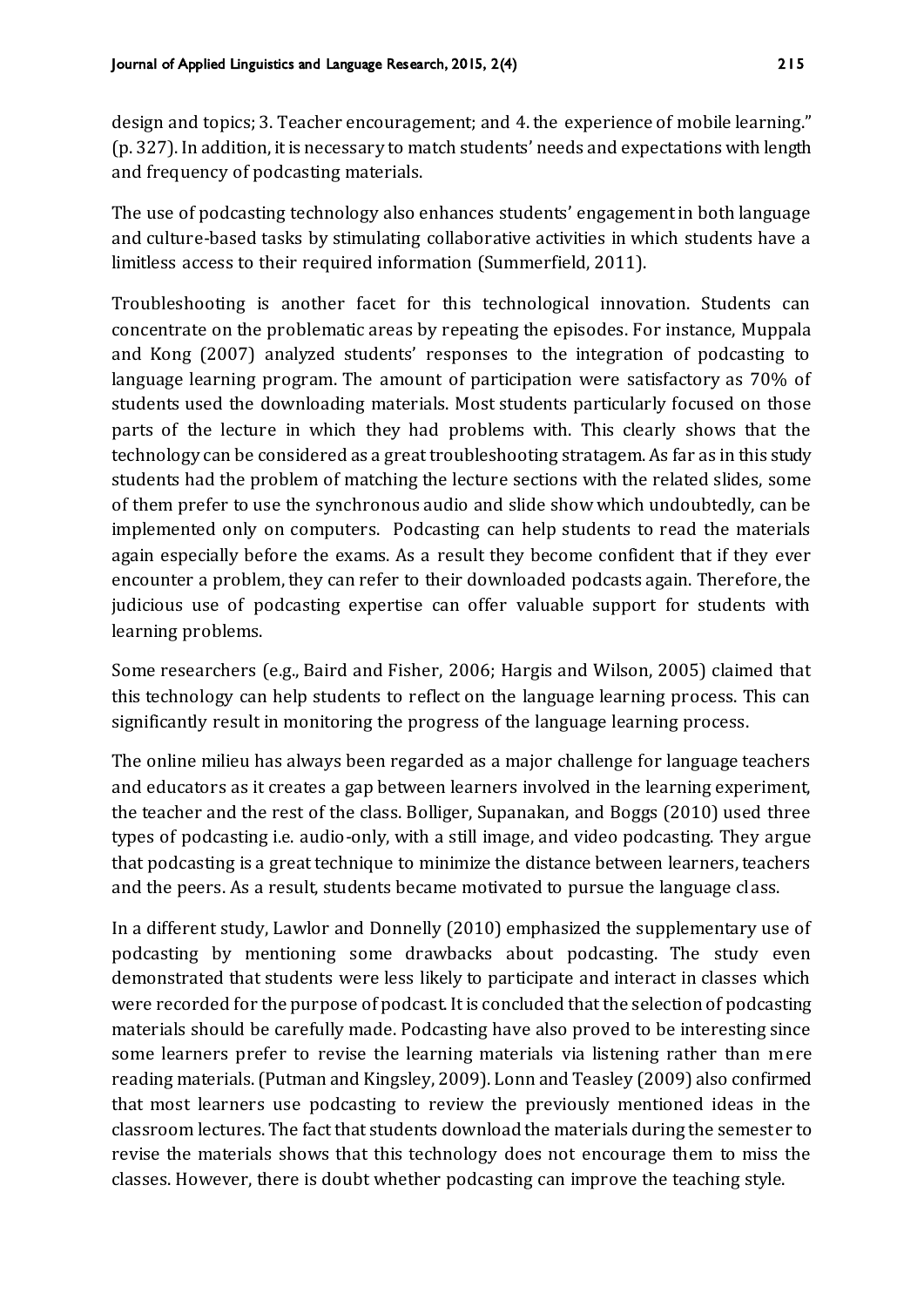#### **RESULTS AND FUTURE DIRECTIONS FOR FUTURE RESEARCH**

As the speed of the internet has been a major challenge in downloading different podcasting materials (McCombs & Liu, 2007), it is strongly necessary to provide high speed internet connection for the students. Therefore, the students will not be hindered to receive interesting files with bigger extensions due to limitations on internet speed.

Based on the limitations in the previous studies, Language learners should be provided with:

- 1. Useful educational RSS feeds.
- 2. Clear and necessary instruction to use the feeds through a comprehensive co urse syllabus.
- 3. Motivation and encouragement to use the podcasting technology by raising their awareness on its educational benefits.
- 4. Outlining the podcasting materials by including summarized materials, and the outline of future class presentations.
- 5. Supplementary materials like graphs and figures for audio-only podcasts in order to understand the content of the lectures better.

Furthermore, as students have different learning styles and strategies, different formats of podcasting should also be provided e.g. video podcast, audio-only podcast, or enhanced one. These variations enable can enable students to accommodate their needs with different learning strategies.

As Lee and Chan (2007) previously mentioned podcasting facilities can significantly improve students' understanding of the subject matter, this type of technology-based education can be considered as a tool to clarify that particular subject matter. Students can always receive support about what they have learnt. Additionally, they can receive proper guidance on how to tackle the future problems.

Professors who wish to deliver their lectures through podcasting technology should also consider the quality of speech and the supplementary files as well. This needs careful selection of materials inside the class. Additionally, podcasting must motivate students to be more independent. The purpose of podcasting is for students to share learning experience with each other (Mansfield University Report, 2007). That means, student should continue their experience with their peers. More research is needed to measure the correlation between using podcasting technology and the degree of students' independence. As stated earlier, in order to motivate students, it is necessary to include a variety of different materials (O'Bryan, and Hegelheimer, 2007) Students will be more encouraged if they know the content of classroom materials and the content of future sessions beforehand. In this way; firstly, they can prepare themselves for future classes; and secondly, they would have a desire to follow the podcasting sessions. As previously mentioned in Putman and Kingsley, 2009), students will be more encouraged to use interesting podcasts, it is necessary to carefully devise websites for podcasting service,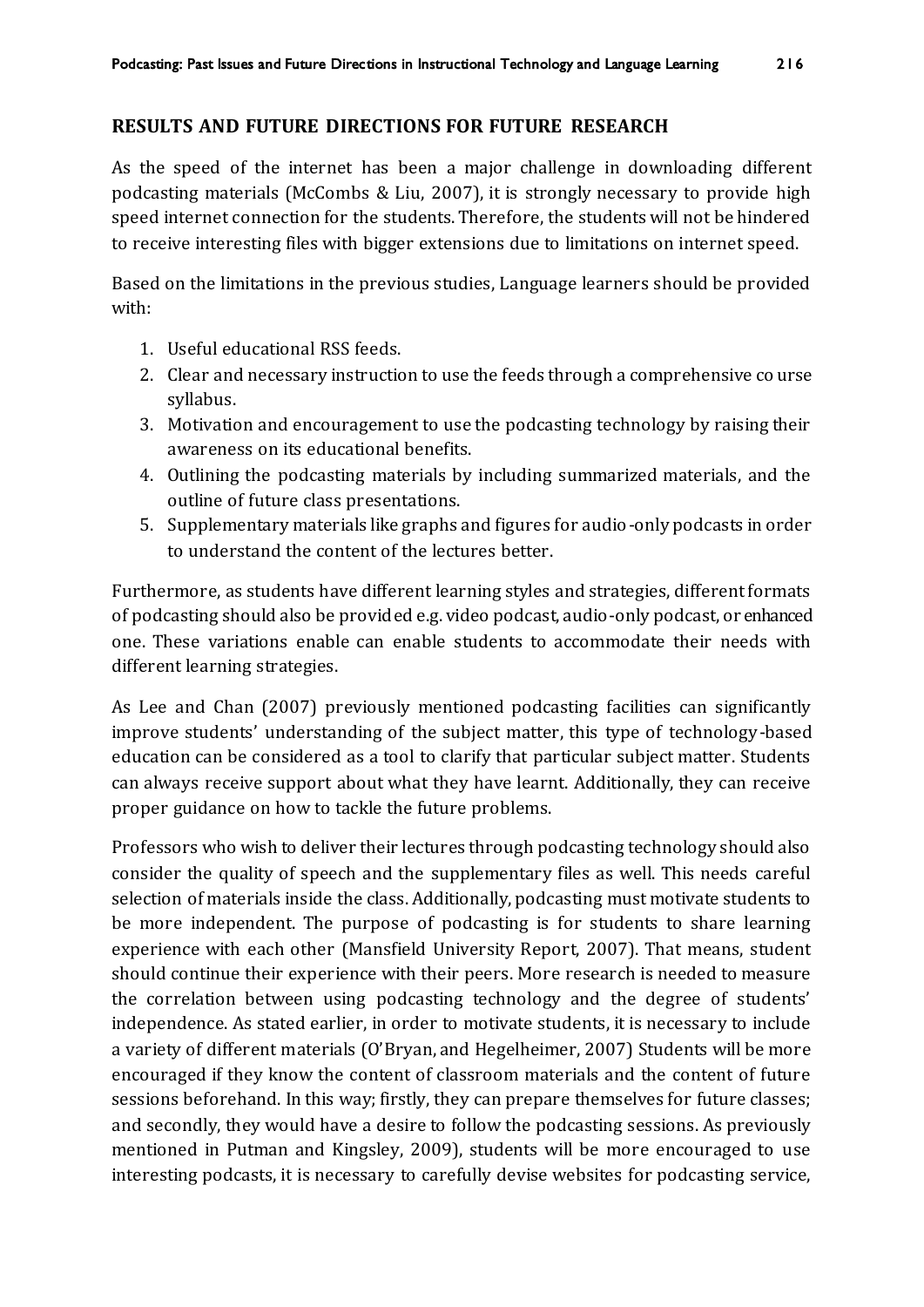free of background noise. Therefore, teachers should focus on those aspects which might attract students' attention.

Most students have mixed feelings about the use of podcasting and they generally believe that the only prevalent application of podcasting is to download and to listen to the music. As many researchers (e.g. Blaisdell, 2006; Brown, 2006; Monk et al. 2006) previously highlighted the significance of training students about the educational purposes of podcasting, it is obvious that implementing this kind of technology requires a clear and structured teaching style and teachers should start introducing it to students whenever they are ready. (Walls, Kucsera, Walker, Acee, McVaugh, and Robinson, 2010)

As length and the frequency of podcasting has long been debated by some researchers (e.g. Chan, Chi, Chin, and Lin, 2011), it is important to conduct comparative studies in which different podcasting lengths should be correlated with students' performance. Likewise, frequency of podcasting materials is another issue which needs to be investigated more thoroughly.

Future research should particularly focus on students' use of podcasting technology by finding their preferred ways of incorporating this into learning syllabi. It is necessary to monitor students by receiving feedback from them on how they use this technology. Obviously, the effective use of podcasting along with students' satisfaction should not hinder us to investigate its outcome on language learning proficiency. Teachers should meticulously control the impact of podcasting on language learning in general and students results in particular. More research is needed to analyze the effect of podcasting on students' scores.

It is necessary for the students not to miss the real traditional classes. Instead, they can benefit from both real lectures and the recorded podcasting materials for problemsolving purposes. More research is required to compare the result of students using the podcasting materials with those merely working on traditional lectures. It is also necessary to investigate whether podcasting has a similar effect on improving all different class.

The creation, updating, uploading, and maintaining the RSS feeds for podcasting production is not without cost (Morales & Moses, 2006).Universities and Higher education institutions can use this technology as a venue for their advertisements and introducing themselves, their curricula, and their prospectuses along with podcasting materials.

#### **REFERENCES**

- Abdous, M., Camarena, M., & Facer, B. (2009). MALL technology: Use of academic podcasting in the foreign language classroom. *RECALL Journal, 21(1),* 76–95.
- Abdous, M., Facer, B., & Yen, C-J. (2012). Academic effectiveness of podcasting: A comparative study of integrated versus supplemental use of podcasting in second language classes. *Computers & Education*, *58*, 43–52.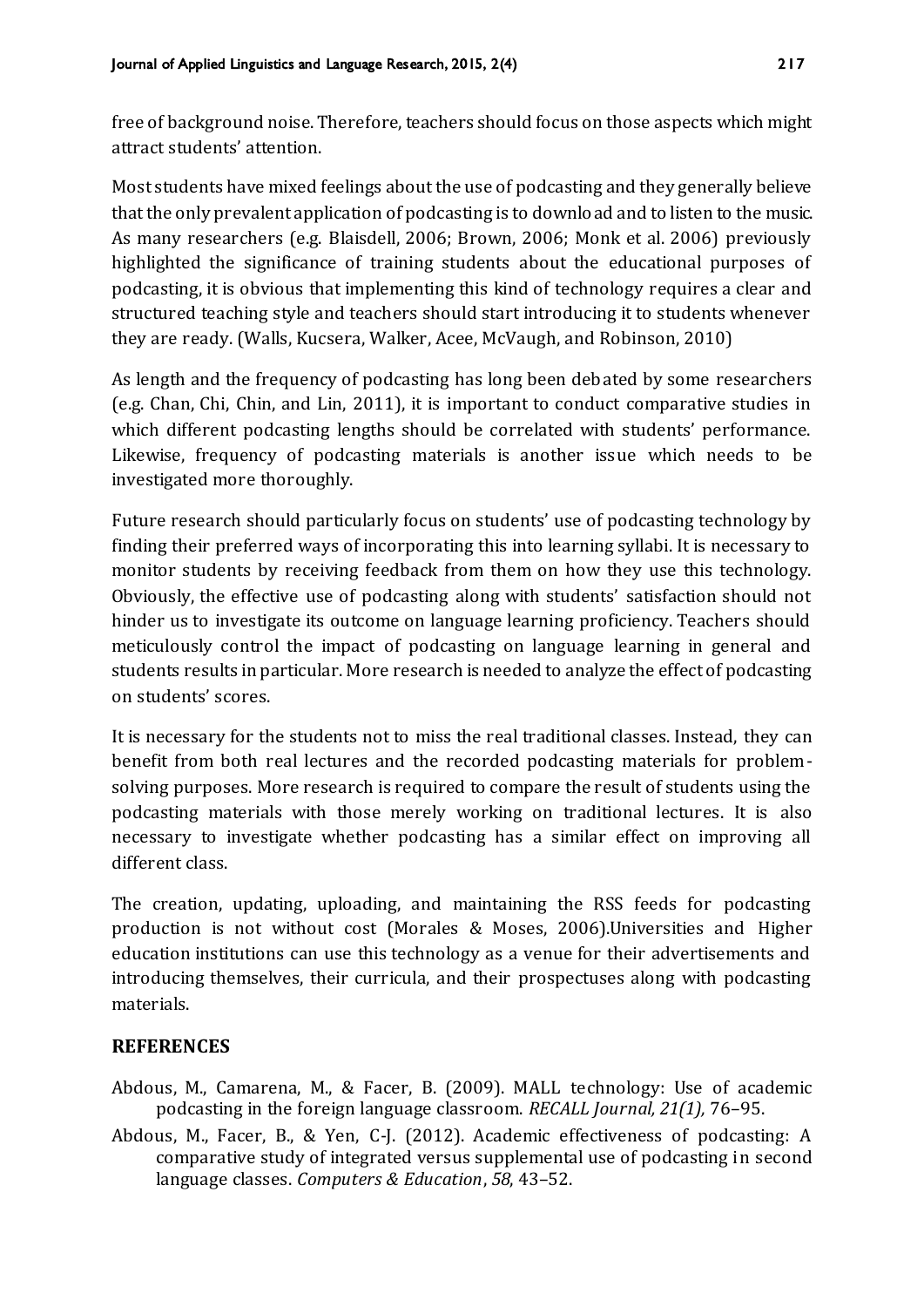- Allan, S. (2007). Podcasts and embedded audio to support language learning. *Warwick Interactions Journal, 30*(2), 1-12
- Baird, D.E. and Fisher, M. (2006) Neomillennial User Experience Design Strategies: Utilizing Social Networking Media to Support "Always On" Learning Styles, *Journal of Educational Technology Systems*. *34 (1),* 5−32.
- Berry, R. (2006). Will the iPod Kill the Radio Star? *The International Journal of Research into New Media Technologies. Sage Publication. 12(2)* 143–162
- Blaisdell, M. (2006). Academic MP3s, is it Time yet? *Campus Technology.* Retrieved from: <http://www.campustechnology.com/article.asp?id=18001&p=1>
- Bolliger, Doris U., Supanakan, Supawan & Boggs, Christine. (2010). Impact of Podcasting on Student Motivation in the Online Learning Environment. *Computers and Education*, *55*,714-722.
- Brown, S. (2006). Student affairs and podcasting: The new frontier? *Student Affairs Online, 7(2)1-12*
- Campbell, G, (2005) *Podcasting in Education* [online]. EDUCAUSE, Retrieved from: <http://www.educause.edu/ir/library/pdf/ERM0561.pdf>
- Chan, A. and Lee, M. (2005) An MP3 a day keeps the worries away Exploring the use of podcasting to address preconceptions and alleviate pre-class anxiety amongst undergraduate information technology students*. Student experience conference, Charles Sturt University.* Retrieved from[: http://www.csu.edu.au/division/studserv](http://www.csu.edu.au/division/studserv%20/sec%20/papers/chan.pdf)  [/sec /papers/chan.pdf](http://www.csu.edu.au/division/studserv%20/sec%20/papers/chan.pdf)
- Chan, W-M., Chen, I., & Döpel, M. (2011a). Podcasting in foreign language learning: Insights for podcast design from a developmental research project. In M. Levy et al. (Eds.), *WorldCALL: International Perspectives on computer-assisted language learning*. New York, NY: Routledge.
- Chan, W-M., Chi, S-W., Chin, K-N., & Lin, C-Y. (2011b). Students' perceptions of and attitudes towards podcast-based learning: A comparison of two language podcast projects. *Electronic Journal of Foreign Language Teaching*. *8*, 312–335.
- Chester, A., Buntine, A., Hammond, K., & Atkinson, L. (2011). Podcasting in Education: Student Attitudes, Behavior and Self- Efficacy. *Educational Technology & Society*. *14*  (2), 236–247.
- Chi, S-W., & Chan, W-M. (2011). learning beyond the classroom: Language podcast as supplementary learning material. *Ubiquitous Learning: An International Journal. 3*(2), 21–40.
- Copestake, S. (2006). How to create your own podcast. *Personal Computer World.*
- Dale, C. (2007). Strategies for Using Podcasting to Support Student Learning. *Journal of Hospitality, Leisure, Sport and Tourism Education*. Retrieved from: [http://jisctechdis.ac.uk/assets/documents/subjects/hlst/vol6no1\\_podcasting.pdf](http://jisctechdis.ac.uk/assets/documents/subjects/hlst/vol6no1_podcasting.pdf)
- Deal, A. (2007). Podcasting. *Teaching with technology papers.* Retrieved from: [http://192.231.233.6/IDlab/CMU\\_Podcasting\\_Jun07.pdf](http://192.231.233.6/IDlab/CMU_Podcasting_Jun07.pdf)
- Ducate, L., & Lomicka, L. (2009b). Podcasting in the language classroom: Inherently mobile or not? In R. Oxford, & J. Oxford, (Eds.), *Second language teaching and learning in the net generation.*
- Ducate, L., & Lomicka, L. (2009b). Podcasting: An Effective Tool for Honing Language Students' Pronunciation? *Language Learning & Technology, 13*(3), 66–86.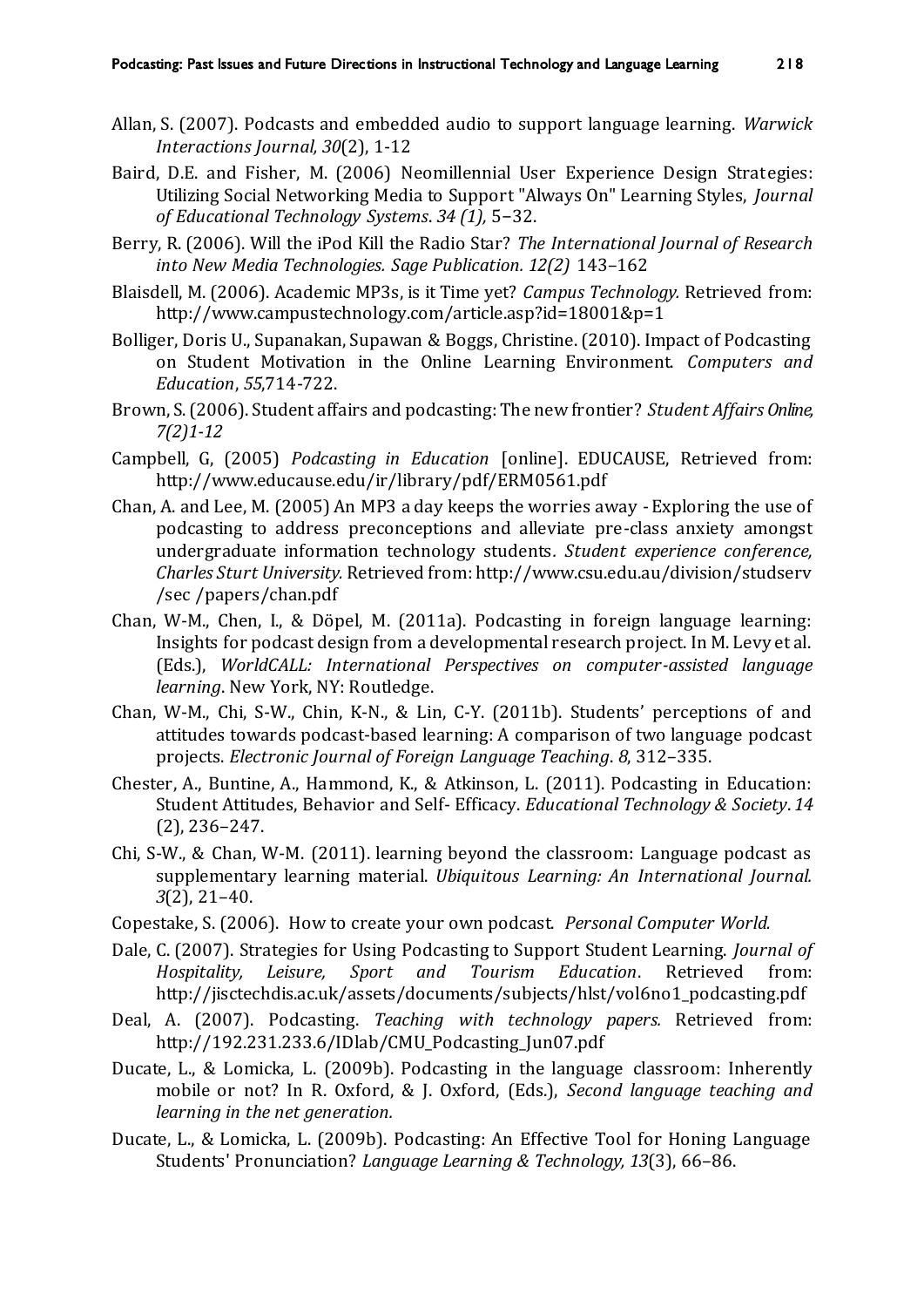- Duke University (2005 December 5). *Duke sees growth in classroom iPod use.* News and Communications. Retrieved from: [http://www.dukenews.duke.edu/2005/12/](http://www.dukenews.duke.edu/2005/12/%20ipodupdate.html)  [ipodupdate.html](http://www.dukenews.duke.edu/2005/12/%20ipodupdate.html)
- EDUCAUSE Bulletin (2005). 7 things you should know about Podcasting. *Advance Learning through IT Innovation.* Retrieved from: [http://www.educause.edu/ir/](http://www.educause.edu/ir/%20library/pdf/ELI7003.pdf)  [library/pdf/ELI7003.pdf](http://www.educause.edu/ir/%20library/pdf/ELI7003.pdf)
- Facer, B., Abdous, M., & Camarena, M. (2009). The Impact of Academic Podcasting on Students: Learning Outcomes and Study Habits. In R. de Cassia Veiga Marriott & P. Lupion Torres (Eds.)
- Fernandez, V., Simo, P. & Sallan, J.M (2009). Podcasting: A new technological tool to facilitate good practice in higher education*. Computers & Education*. 53,385–392
- Friess, S. (2006a). Podfading takes its toll. *Wired News*.
- Friess, S. (2005) Video and the podcasting star. *Wired News*.
- Friess, S. (2006b). Podcasting after iTunes. *Wired News*.
- Garrison, D. R. & Akyol, Z. (2009). Role of instructional technology in the transformation of higher education. *Journal of Computers in Higher Education*, *21(1),* 19–30.
- Griffin, D.K. Mitchell, D. & Thompson, S.J. (2009). Podcasting by synchronizing PowerPoint and voice: What are the pedagogical benefits? *Computers & Education,*  53, 532–539.
- Hargis, J. and Wilson. D. (2005) *Fishing for Learning with a Podcast Net.* University of North Florida. Retrieved from: [http://www.unf.edu/dept/cirt/tech/podcast](http://www.unf.edu/dept/cirt/tech/podcast%20/Hargis%20PodcastArticle.pdf)  [/Hargis PodcastArticle.pdf](http://www.unf.edu/dept/cirt/tech/podcast%20/Hargis%20PodcastArticle.pdf)
- Harris, H. & Park, S. (2007). Educational usages of podcasting. *British Journal of Educational Technology, 39*(3)*,* 548–551.
- Hegelheimer, V., & O'Bryan, A. (2009). Mobile technologies and language education. In M. Thomas (Ed.), *Handbook of research on Web 2.0 and second language learning* 331– 349. Hershey, PA: Information Science Reference.
- James Tower (2006). New technologies in student recruitment: Blogs, RSS feeds, podcasts, and instant messaging.
- Lawlor, B. & Donnelly, R. (2010). Using podcasts to support communication skills development: A case study for content format preferences among postgraduate research students. *Computers and Education*, 54, 962–971.
- Lazzari, M. (2009). Creative use of podcasting in higher education and its effect on competitive agency. *Computers & Education*, 52(1)
- Lee, M.J.W. & Chan, A. (2007). Reducing the Effects of Isolation and Promoting Inclusivity for Distance Learners through Podcasting*. Turkish Online Journal of Distance Education-TOJDE, 8*(1), 85-105.
- Lim, K. (2005) *Now Hear This – Exploring Podcasting as a Tool in Geography Education*  Nanyang Technological University. Available on: [http://homepage.mac.com/](http://homepage.mac.com/%20voyager/brisbane_kenlim.pdf)  [voyager/brisbane\\_kenlim.pdf](http://homepage.mac.com/%20voyager/brisbane_kenlim.pdf)
- Lin, Y-T., & Chen, H-J. (2012). Investigating the effects of podcasts via smartphones on foreign language learning. In J. Colpaert, A. Aerts, W-C. V. Wu, & Y-C. J. Chao (Eds.), *The medium matters, Proceedings 15th International CALL Conference*
- Lonn, S. & Teasley, S.D. (2009). Podcasting in higher education: What are the implications for teaching and learning? *Internet and Higher Education. Elsevier, 12,* 88-92.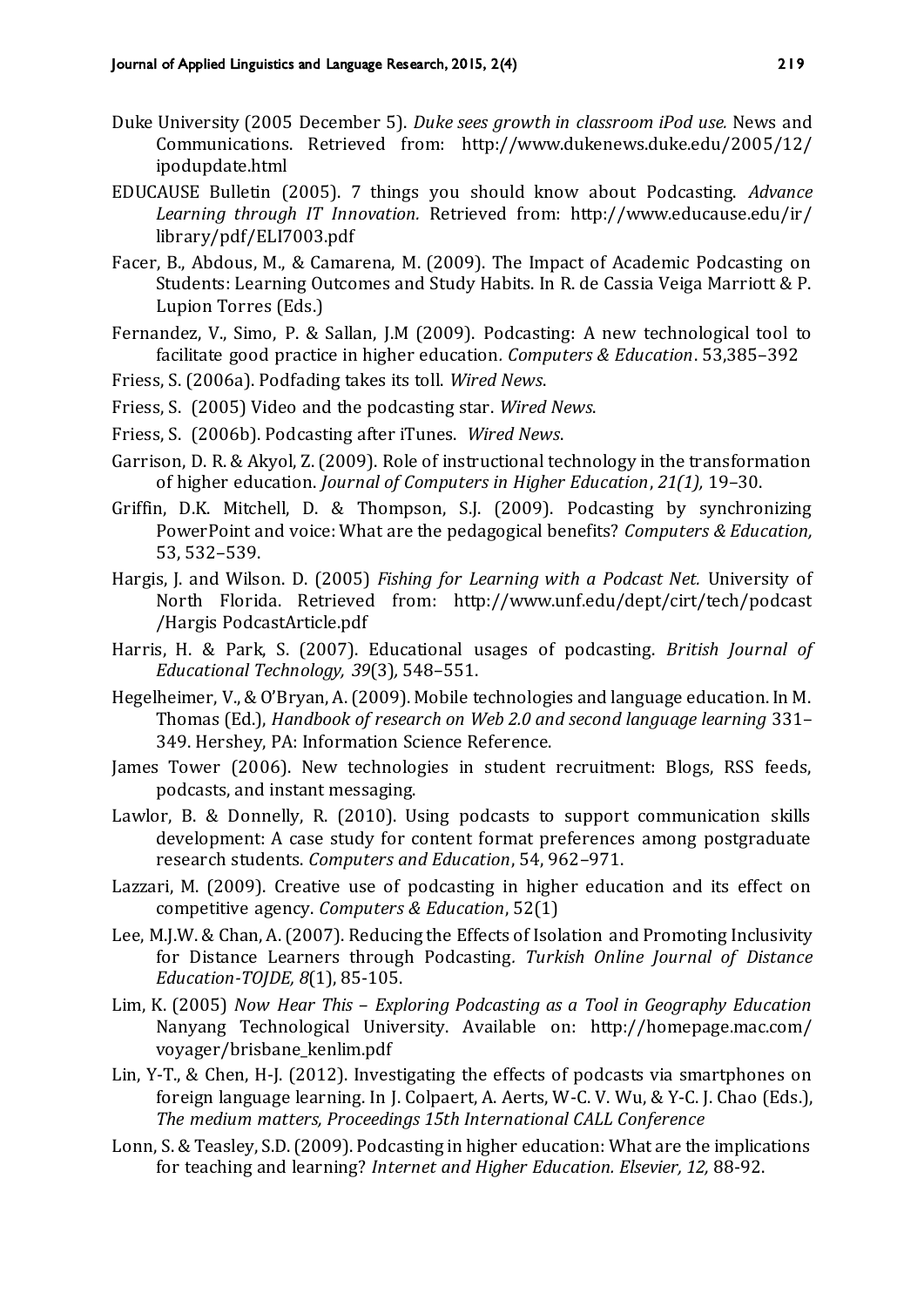Mansfield University (2007). *Podcasting.* Retrieved from[: http://podcast.mansfield.edu/](http://podcast.mansfield.edu/)

- Martin, M., & Beckmann, E. (2011). Simulating immersion: Podcasting in Spanish teaching. In B. Facer & M. Abdous (Eds.), *Academic podcasting and mobile assisted language learning: Applications and outcomes*
- McCombs, S. & Liu, Y.( 2007). The Efficacy of Podcasting Technology in Instructional Delivery. *International Journal of Technology in Teaching and Learning, 3(2),* 123- 134.
- McGarr, O. (2009). A review of podcasting in higher education: Its influence on the traditional lecture. *Australasian Journal of Educational Technology, 25*(3)*,* 309-321
- McKinney, D., Dyck, J. L., & Luber, E. S. (2009). iTunes university and the classroom: Can podcasts replace professors? *Computers and Education,* 52, 617–623.
- Monk, B., Ozawa, K., & Thomas, M. (2006). iPods in English language education: A case study of English listening students. *Journal of Language, Culture and Communication*. *8(1)*, 85–102.
- Morales, C., & Moses, J.S. (2006). Podcasting: Recording, managing, and delivering the classroom experience. EDUCAUSE Evolving Technologies Committee. Available on: <http://net.educause.edu/ir/library/pdf/DEC0604.pdf>
- Muppala, JK. & Kong, CK. (2007). [Podcasting and its use in enhancing course content.](http://www.actapress.com/PaperInfo.aspx?PaperID=31940&reason=500) *Computers and Advanced Technology in Education.* Retrieved from*:*  [http://www.researchgate.net/profile/Jogesh\\_Muppala/publication/228635455\\_P](http://www.researchgate.net/profile/Jogesh_Muppala/publication/228635455_Podcasting_and_its_use_in_enhancing_course_content/links/0fcfd5051b02109e13000000.pdf) [odcasting\\_and\\_its\\_use\\_in\\_enhancing\\_course\\_content/links/0fcfd5051b02109e130](http://www.researchgate.net/profile/Jogesh_Muppala/publication/228635455_Podcasting_and_its_use_in_enhancing_course_content/links/0fcfd5051b02109e13000000.pdf) [00000.pdf](http://www.researchgate.net/profile/Jogesh_Muppala/publication/228635455_Podcasting_and_its_use_in_enhancing_course_content/links/0fcfd5051b02109e13000000.pdf)
- Murphy-Judy, K. (2011). I Study abroad. In B. Facer & M. Abdous (Eds.), *Academic podcasting and mobile assisted language learning: Applications and outcomes.*  Hershey, PA: IGI Global.
- O'Bryan, A., & Hegelheimer, V. (2007). Integrating CALL into the classroom: The role of podcasting in an ESL listening strategies course. *RECALL Journal, 19*(2), 162–180.
- Palalas, A. (2009). Using mobile devices to extend English language learning outside the classroom. In D. Metcalf, A. Hamilton, & C. Graffeo (Eds.), *mlearn2009: 8th World Conference on Mobile and Contextual Learning Proceedings.* Orlando, FL: University of Central Florida.
- Palalas, A. (2011a). ESP for busy college students: Is the blend of in-class, online & mobile learning the answer? *The IALLT Journal*, *41*(1), 108–136.
- Perez, B., Vigil, M., Níkleva, D., Jimenez Jimenez, M., Lopez-Mezquita Molina, M-T., del Pino Morales, F., & Sanchidrian Rodriguez , L. (2011). The Esepod project: Improving listening skills through mobile learning. *ICT for Language Learning International Conference.*
- Putman, M. S. & Kingsley, T. (2009). The atoms family: Using podcasts to enhance the development of science vocabulary. *The Reading Teacher*. 63(2), 100–108.
- Read, B. (2007). How to podcast campus lectures. *The Chronicle of Higher Education, 53*(21), 20-32.
- Scutter, S., Stupans, I., Sawyer, T., & King, S. (2010). How do students use podcasts to support learning? *Australasian Journal of Educational Technology*. 26(2), 180–191.
- Summerfield, G. (2011). Crossing classroom settings and academic disciplines while crossing geographical boundaries. In B. Facer & M. Abdous (Eds.), *Academic*